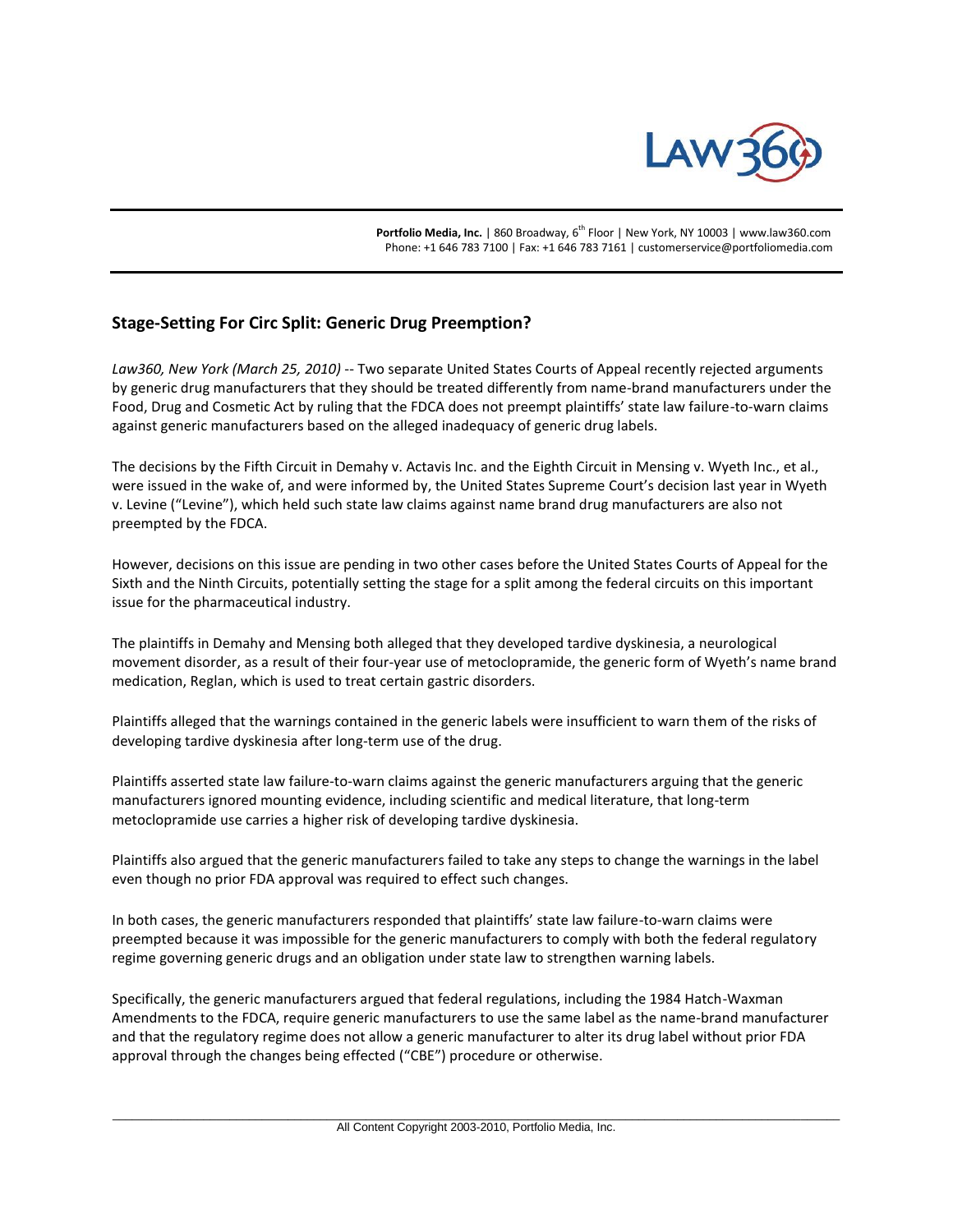Without the ability to unilaterally change their drug labeling, the generic manufacturers argued that it is impossible for them to comply with state law that would require additional warnings for tardive dyskinesia.

Plaintiffs countered that the CBE procedure is applicable to generic drugs and allows generic manufacturers to make changes to the label without waiting for FDA approval.

In response to the parties' arguments, both the Demahy and Mensing courts reiterated the Supreme Court's pronouncement in Levine that the central premise of federal drug regulation is that drug manufacturers, not the FDA, bear ultimate responsibility for the content of drug labels at all times.

In addition, both courts pointed to FDA commentary that support the requirement that "at a minimum a generic manufacturer should alert the agency to any new safety hazard associated with its product."

Although stopping short of addressing the issue of whether generic manufacturers could unilaterally enhance a warning label through the CBE procedure, the Eighth Circuit in Mensing, specifically stated that generic manufacturers "could have at least proposed a label change that the FDA could receive and impose uniformly on all metoclopramide manufacturers if approved."

The court's comment suggests that making such a proposal would have gone a long way to fulfilling the generic manufacturer's duty to plaintiff, although the court also noted that "[t]o support preemption the generic [manufacturers] must show the likelihood of FDA inaction" in response to such proposals.

The Mensing court also suggested that, in addition to proposing a label change, the generic manufacturers could have suggested that the FDA send out a warning letter to health care professionals.

In Demahy, the Fifth Circuit took the extra step that the Mensing court declined to take and specifically held that the FDCA does not bar generics from unilaterally changing drug labeling through the use of the CBE procedure.

The Demahy court also echoed the Mensing court's conclusions that the prior approval process and the sending of "Dear Doctor" letters were additional avenues for generic manufacturers to comply with their state law duties.

In both Demahy and Mensing, the generic manufacturers also argued that even if compliance with state and federal laws were not impossible, state claims could nevertheless be preempted where they obstruct the purposes and objectives of federal law.

The generic manufacturers noted that forcing them to comply with state failure-to-warn law would require that they undertake expensive clinical studies, trials and other data-gathering exercises.

They contended that such requirements would necessarily increase the costs of developing and marketing generic medications, which would thwart one of the primary goals of the Hatch-Waxman amendments to the FDCA — to make more lower-cost generic drugs available.

However, both the Fifth and Eighth Circuits rejected the notion that generic manufacturers' compliance with state law would inevitably lead to increased costs.

As an initial matter, the courts noted that there were no statutory or regulatory provisions that obligated manufacturers to conduct their own clinical trials in order to justify labeling changes.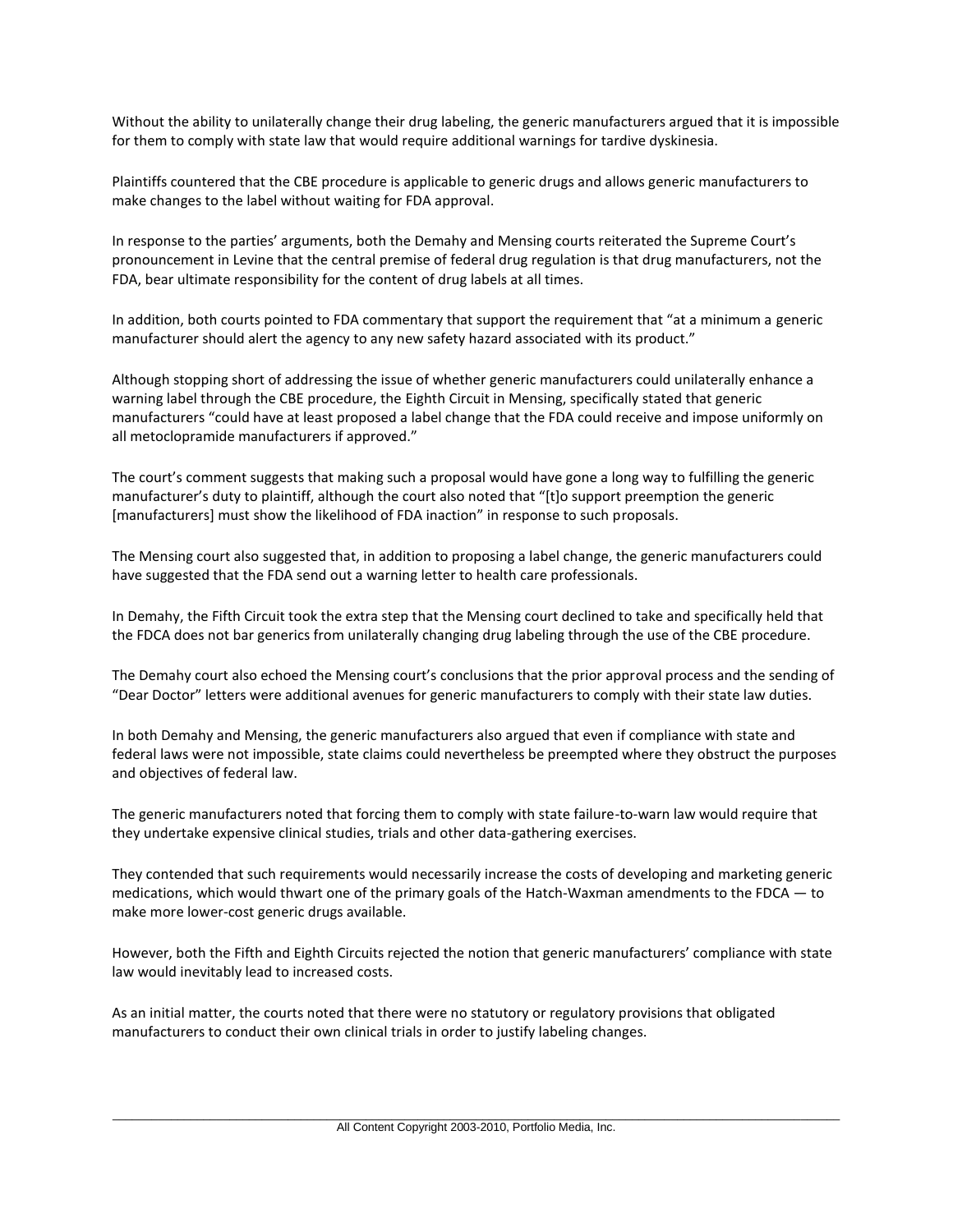As the Fifth Circuit stated in Demahy, although requests to the FDA for label changes must be supported by scientific evidence, "nothing indicates that the evidence must be ... acquired through the manufacturer's own clinical tests."

The Fifth Circuit explained that FDCA regulations make clear that drug companies can make labeling changes without conducting new trials given the requirement that labeling be revised to include a warning "as soon as there is reasonable evidence of a serious hazard with a drug; a causal relationship need not have been proved."

The court went on to suggest that such "reasonable evidence" may be derived from new clinical studies, but may also come from reports of adverse events or new analyses of previously submitted data.

Indeed, the Demahy court noted that when the FDA itself mandated an enhanced warning for metoclopramide in early 2009, it did not conduct its own independent studies, but instead relied on previously conducted studies.

The issue of whether state law failure-to-warn claims against generic companies are preempted by the FDCA has previously been considered by numerous federal district courts (both pre and post Levine), with most, but not all, courts concluding, like Demahy and Mensing, that such state law claims are not preempted.

However, a number of district courts, two with pending appeals before two other federal appellate courts, have held that the FDCA does indeed preempt state law failure-to-warn claims against generic manufacturers.

In one such case, Morris v. Wyeth Inc., a pre-Levine decision, the Western District of Kentucky specifically declined to follow the reasoning of the trial court in Demahy and instead was persuaded by a footnote in a proposed rule issued by the FDA in which it stated, "CBE changes are not available for generic drugs approved under an abbreviated new drug application under 21 U.S.C. 355(j). To the contrary, a generic drug manufacturer is required to conform to the approved labeling for the listed drug."

The decision in Morris is currently on appeal before the United States Court of Appeal for the Sixth Circuit.

In a decision issued after Levine, the Northern District of California, in Gaeta v. Perrigo, denied plaintiffs' motion for reconsideration of the court's prior order granting summary judgment to defendants on the ground that FDA regulations completely preempted plaintiffs' state law failure-to-warn claims.

In reaching its decision, the Gaeta court held that Levine did not specifically address the issue of whether generic manufacturers may use the CBE process to unilaterally change a warning label and thus did not govern the court's prior decision to grant summary judgment on preemption grounds.

The decision in Gaeta is currently on appeal before the United States Court of Appeal for the Ninth Circuit.

Whether the decisions of the Fifth and Eighth Circuit Courts of Appeal in Demahy and Mensing portend a trend of holdings that state law failure-to-warn claims involving generic drugs are not preempted by the FDCA remains to be seen in light of the pending appeals before the Sixth and Ninth Circuits in Morris and Gaeta.

Even the decisions in Demahy and Mensing differ in their view of whether the CBE process is applicable to generic drugs, with the Court in Mensing declining to address the issue.

If either the Sixth or Ninth Circuits in Morris and Gaeta decide to affirm their respective district court's decision, there will be a split of authority among the federal appellate courts making the generic drug preemption issue potentially ripe for determination by the United States Supreme Court.